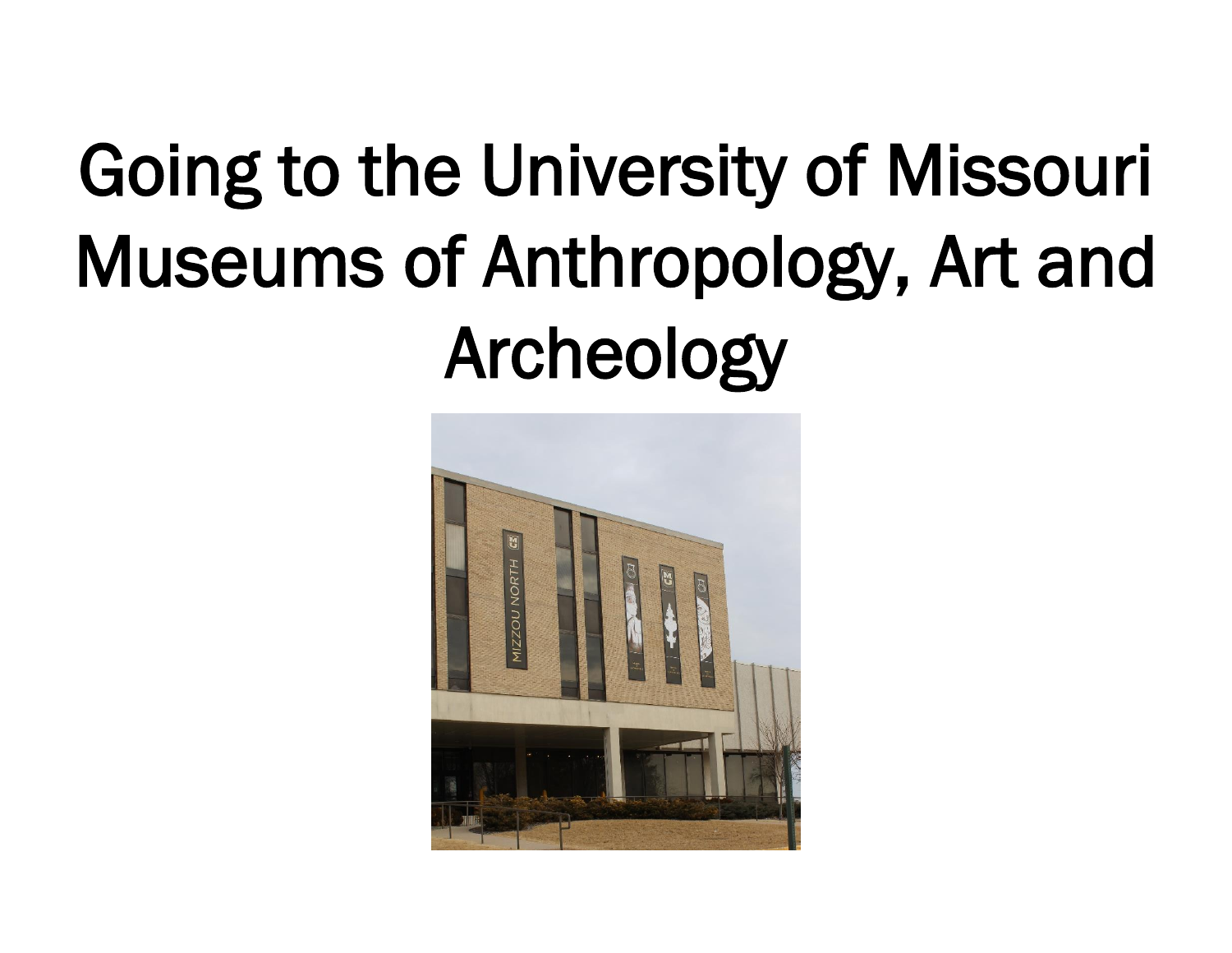I'm going to the Museums of Anthropology, Art, and Archeology in Columbia, Missouri.



I will stay calm and be safe. I will stay with the adults who brought me.

There are many things to see at the museums. First, we will park the car. I will stay with my adults and be safe in the parking lot.

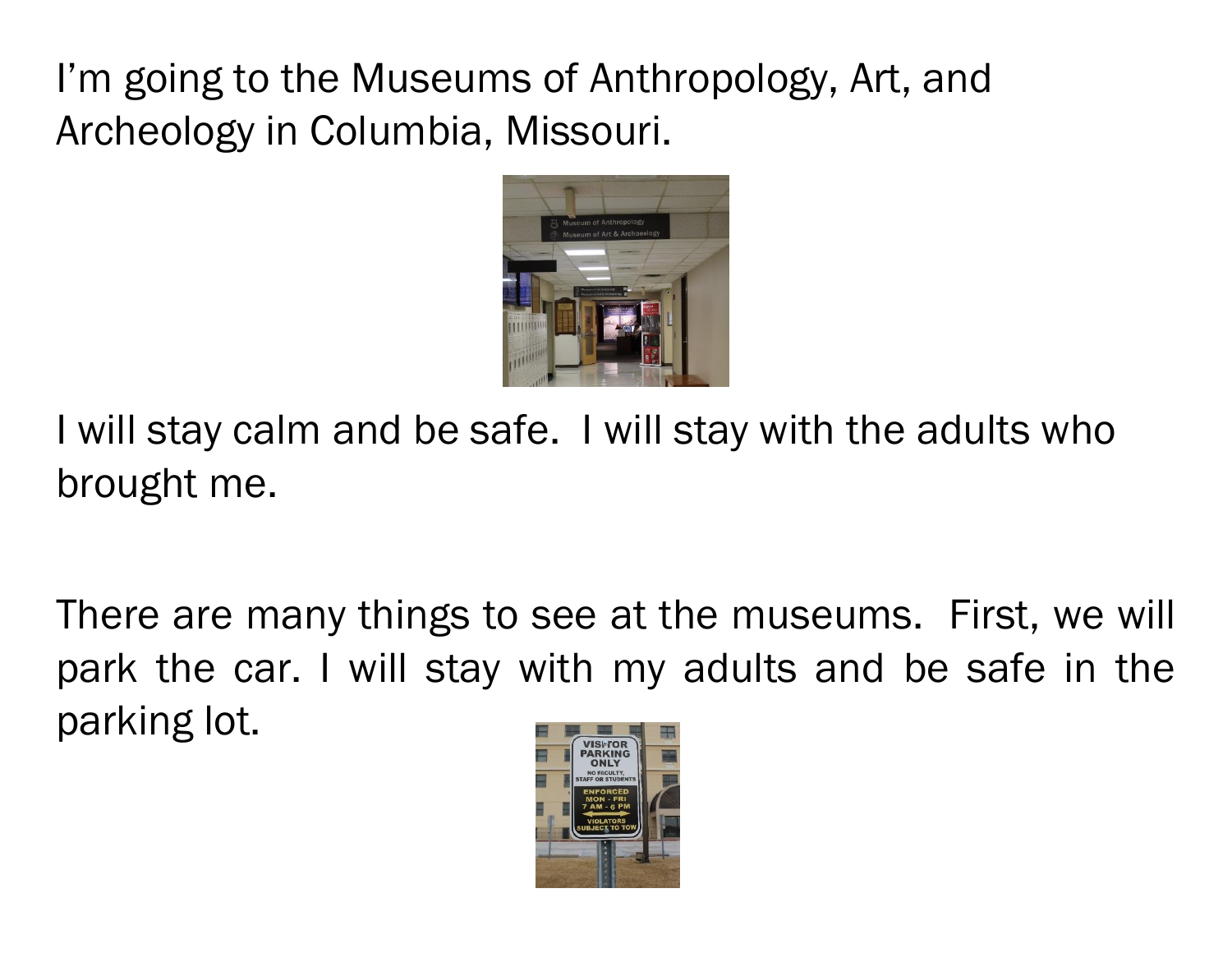Then, we will walk in the front doors of the building. They slide open when I walk through them. I will walk through the doors one time.



Next, I will take the elevator to the second floor. I will only push the button I need. I will push the button one time.



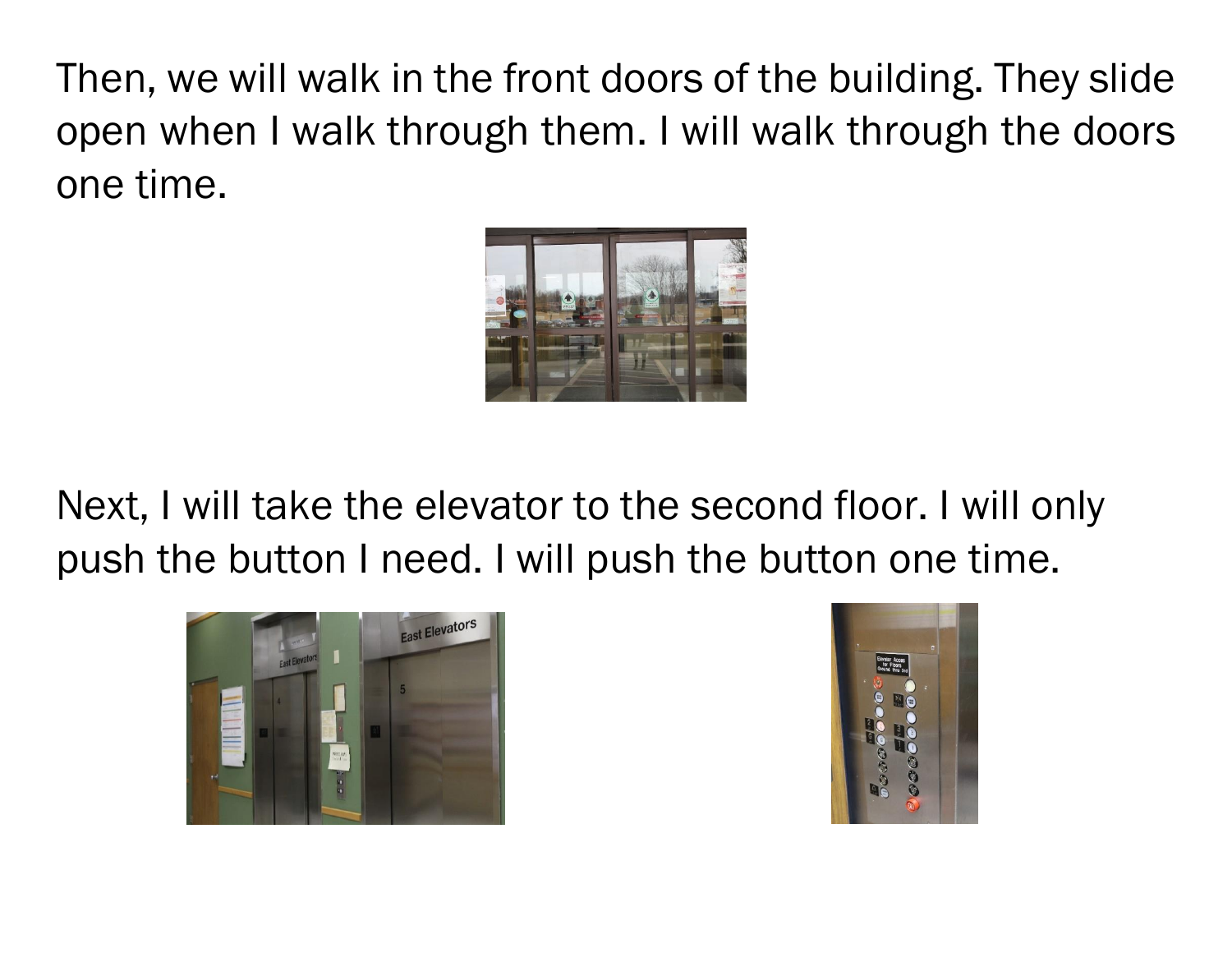When we get off the elevator, we will sign in at the desk. The people at the desk can help me if I need help.



There are some rules at the museums. We will put our bags and jackets in a locker or cubby before we see the exhibits. I will leave any food and drinks in the lockers. I will keep my hands at my sides or in my pockets. I can take pictures, but the camera's flash must be turned off.



| museum guard staff can assist with any problems, including cases of<br>forgotten passcodes.<br>1.) Select any available/open locker. Red light will flash for lockers already in use<br>2.) Press "ZEPHYR" button<br>3.) Enter self-selected 4 digit passcode<br>4.) Press "ZEPHYR" button<br>*Door must be completely closed and latched for lock to engage<br>1.) Press ZEPHYR" button<br>2.) Enter your self selected 4 digit passcode<br>3.) Press"ZEPHYR" button |                  | The lockers are considered "shared use". The user sets his/her own 4 digit<br>passcode. The passcode is erased after each opening of the locker. The |
|-----------------------------------------------------------------------------------------------------------------------------------------------------------------------------------------------------------------------------------------------------------------------------------------------------------------------------------------------------------------------------------------------------------------------------------------------------------------------|------------------|------------------------------------------------------------------------------------------------------------------------------------------------------|
|                                                                                                                                                                                                                                                                                                                                                                                                                                                                       |                  |                                                                                                                                                      |
|                                                                                                                                                                                                                                                                                                                                                                                                                                                                       |                  |                                                                                                                                                      |
|                                                                                                                                                                                                                                                                                                                                                                                                                                                                       | <b>To Close:</b> |                                                                                                                                                      |
|                                                                                                                                                                                                                                                                                                                                                                                                                                                                       |                  |                                                                                                                                                      |
|                                                                                                                                                                                                                                                                                                                                                                                                                                                                       |                  |                                                                                                                                                      |
|                                                                                                                                                                                                                                                                                                                                                                                                                                                                       |                  |                                                                                                                                                      |
|                                                                                                                                                                                                                                                                                                                                                                                                                                                                       |                  |                                                                                                                                                      |
|                                                                                                                                                                                                                                                                                                                                                                                                                                                                       | <b>To Open:</b>  |                                                                                                                                                      |
|                                                                                                                                                                                                                                                                                                                                                                                                                                                                       |                  |                                                                                                                                                      |
|                                                                                                                                                                                                                                                                                                                                                                                                                                                                       |                  |                                                                                                                                                      |
| *The bolt stays open and the previous passcode is erased                                                                                                                                                                                                                                                                                                                                                                                                              |                  |                                                                                                                                                      |



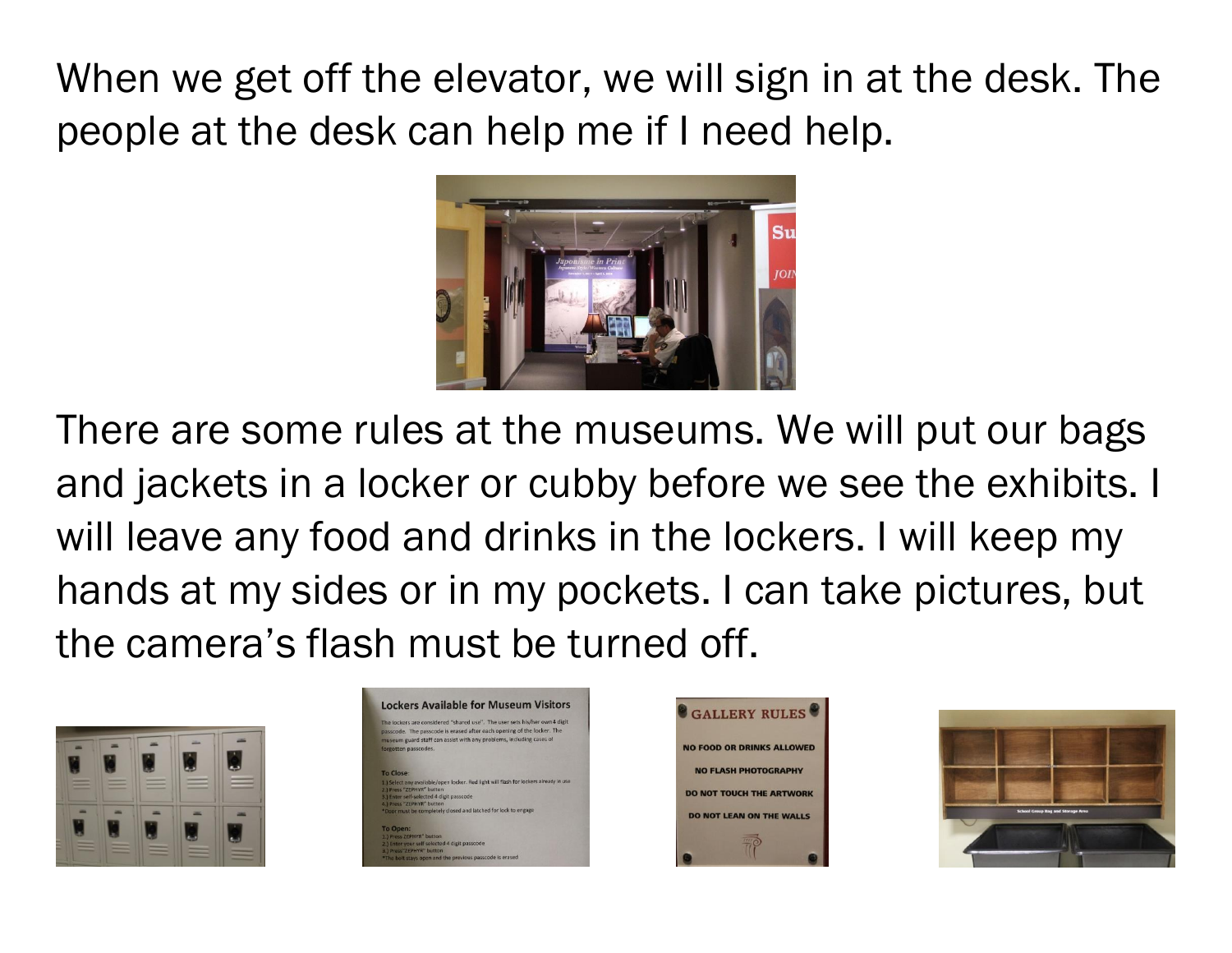After I put my things in a locker, I will walk around and look at the exhibits. I will stay calm and be safe. I will stay with the adults I came with.











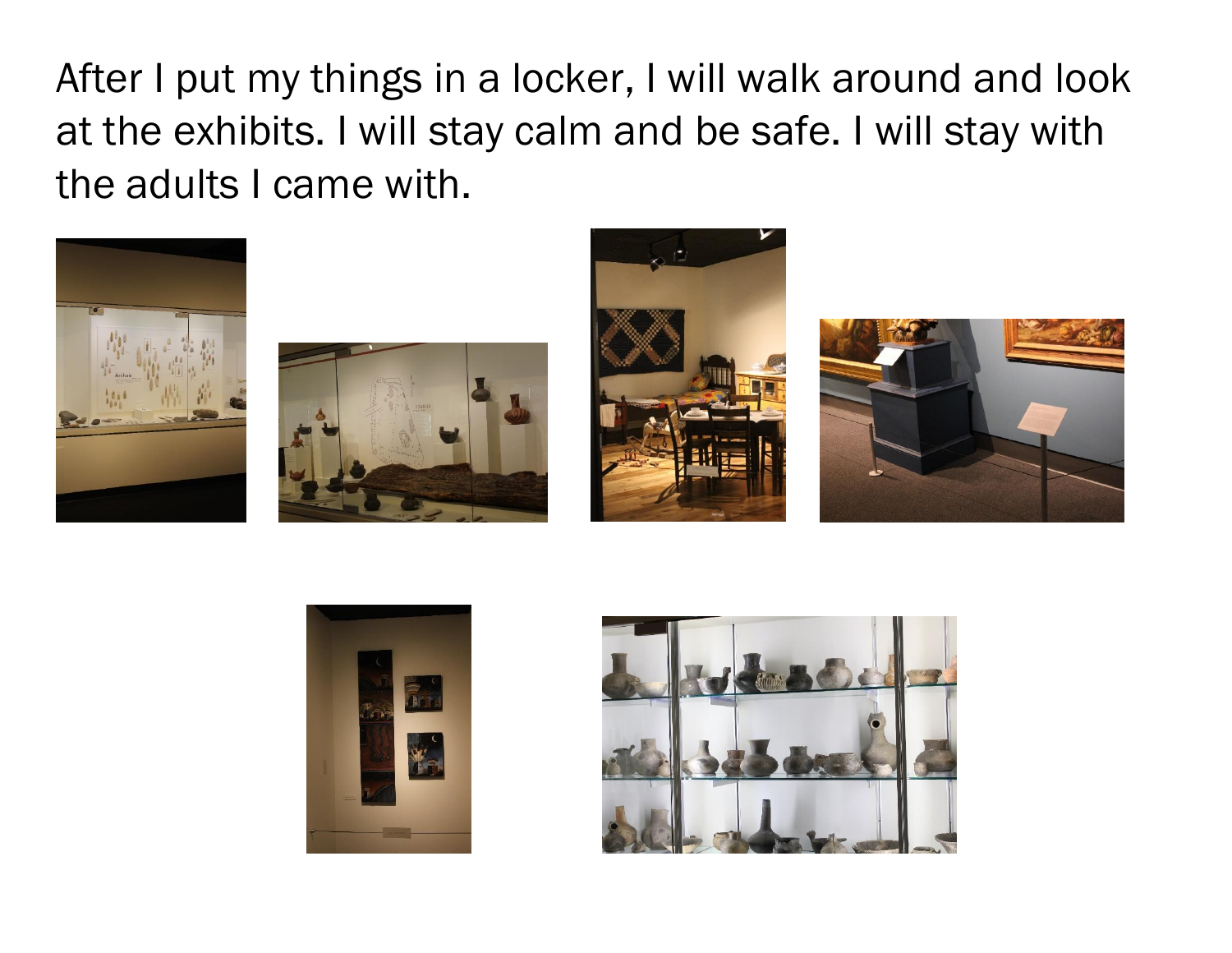I can take a break in The Quiet Space if I need to. I can play with toys if I need them.





I will listen to the adults who brought me. I will ask if I need anything.